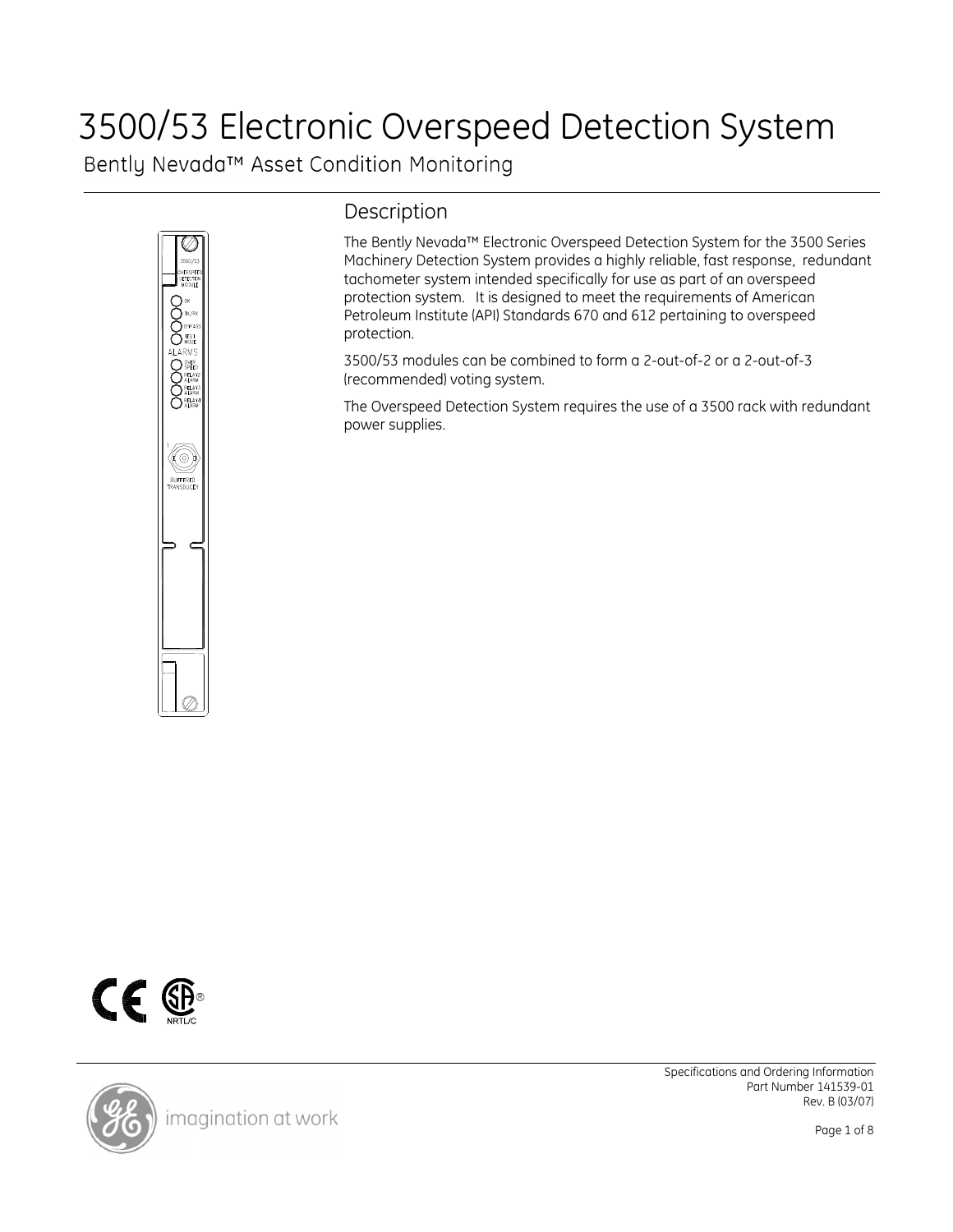## Specifications Inputs Signal: Each Overspeed Detection module accepts a single transducer signal from a proximity probe transducer or magnetic pickup. The input signal range is +10.0 V to -24.0 V. The module internally limits signals that exceed this range. Input Impedance: 20 k $\Omega$ . Power Consumption: 8.0 watts, typical. Transducers: Bently Nevada 3300 8 mm Proximitor 3300 16 mm HTPS, 7200 5 mm, 8 mm, 11 mm, and 14 mm Proximitor; 3300 RAM Proximitor, or Magnetic pickups. **Outputs** Front Panel LEDs OK LED: Indicates when the 3500/53 Module is operating properly. TX/XR LED: Indicates when the 3500/53 Module is communicating with other modules in the 3500 rack. Bypass LED: Indicates when the 3500/53 Module is in Bypass Mode. Test Mode LED: Indicates when the 3500/53 is in Test Mode. Alarm LEDs: Indicates that an alarm condition has occurred with the associated relay. Buffered **Transducer** Outputs: The front of each module has one coaxial connector for buffered output. Each connector is short circuit and ESD protected. **Output** Impedance: 550 Ω. **Transducer** Power Supply: -24 Vdc, 40 mA maximum. Recorder: +4 to +20 mA. Values are proportional to module full-scale range (rpm). Module operation is unaffected by short circuits on recorder output. Voltage Compliance (current output): 0 to +12 Vdc range across load. Load resistance is 0 to 600  $\Omega$ . Resolution: 0.3662  $\mu$ A per bit  $\pm$ 0.25% error at room temperature ±0.7% error over temperature range. Update rate approximately 100 ms. Relays Type: Single-pole, double-throw (SPDT) relays. Environmental Sealing: Epoxy sealed. Arc Suppressers: 250 Vrms, installed as standard. Contact Ratings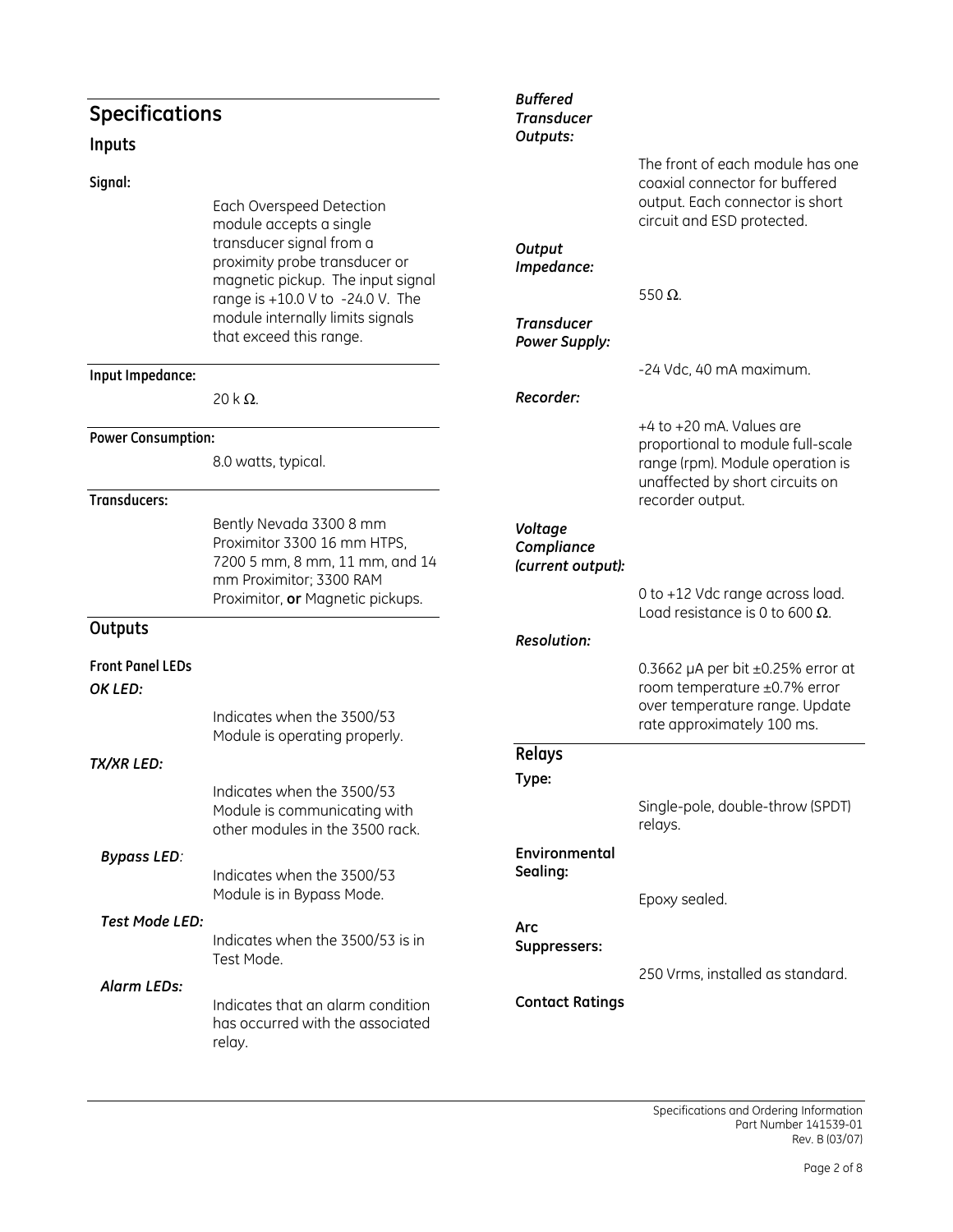| Max switched               |                                                                                                                                                                                                                                                                           | <b>Transducer Conditioning</b> |                                                                                                                                                             |
|----------------------------|---------------------------------------------------------------------------------------------------------------------------------------------------------------------------------------------------------------------------------------------------------------------------|--------------------------------|-------------------------------------------------------------------------------------------------------------------------------------------------------------|
| power:                     |                                                                                                                                                                                                                                                                           | <b>Auto Threshold:</b>         |                                                                                                                                                             |
|                            | dc: 120 W                                                                                                                                                                                                                                                                 |                                | Use for any input above 0.0167                                                                                                                              |
|                            | ac: 600 VA.                                                                                                                                                                                                                                                               |                                | Hz (1 rpm for 1 event/revolution).<br>Minimum signal amplitude for                                                                                          |
| <b>Resistive Load</b>      |                                                                                                                                                                                                                                                                           |                                | triggering is 1 volt peak-to-peak.                                                                                                                          |
| Max switched<br>current:   |                                                                                                                                                                                                                                                                           | Manual<br>Threshold:           |                                                                                                                                                             |
|                            | 5A                                                                                                                                                                                                                                                                        |                                | User selectable from +9.9 Vdc to                                                                                                                            |
| Min switched<br>current:   |                                                                                                                                                                                                                                                                           |                                | -23.9 Vdc. Minimum signal<br>amplitude for triggering is 500<br>millivolts peak-to-peak.                                                                    |
|                            | 100 mA @ 5 Vdc                                                                                                                                                                                                                                                            | Hysteresis:                    |                                                                                                                                                             |
| Max switched<br>voltage:   |                                                                                                                                                                                                                                                                           |                                | User selectable from 0.2 to 2.5                                                                                                                             |
|                            | dc: 30 Vdc                                                                                                                                                                                                                                                                |                                | volts.                                                                                                                                                      |
|                            | ac: 250 Vac.                                                                                                                                                                                                                                                              | <b>Alarms</b>                  |                                                                                                                                                             |
| <b>Contact Life:</b>       |                                                                                                                                                                                                                                                                           | Alarm<br>Setpoints:            |                                                                                                                                                             |
|                            | 100,000 @ 5 A, 24 Vdc or 120 Vac.                                                                                                                                                                                                                                         |                                | Under and Over Alert levels                                                                                                                                 |
| Operation:                 |                                                                                                                                                                                                                                                                           |                                | (setpoints) can be set for speed. In                                                                                                                        |
|                            | Each relay is switch selectable for<br>Normally De-energized or<br>Normally Energized.                                                                                                                                                                                    |                                | addition, a Danger (Overspeed)<br>setpoint can be set for speed. All<br>alarm setpoints are set using<br>software configuration. Alarms                     |
| <b>Signal Conditioning</b> |                                                                                                                                                                                                                                                                           |                                | are adjustable and can normally                                                                                                                             |
|                            | Specified at +25 °C (+77 °F).                                                                                                                                                                                                                                             |                                | be set from 0 to 100% of full-<br>scale of speed full-scale range.                                                                                          |
| Frequency<br>Response      |                                                                                                                                                                                                                                                                           | <b>Alarm Time</b><br>Delays:   |                                                                                                                                                             |
| Speed Input:               |                                                                                                                                                                                                                                                                           |                                | Less than 30 ms above 300 Hz.                                                                                                                               |
|                            | The 3500 Overspeed Protection                                                                                                                                                                                                                                             | <b>Proportional Values</b>     |                                                                                                                                                             |
|                            | Module will support from 1 to 255<br>events per revolution with a<br>maximum full-scale range of<br>99,999 rpm and a maximum input<br>frequency of 20 kHz. Minimum<br>input frequency for proximity<br>transducers is 0.0167 Hz (1 rpm<br>for 1 event/revolution) and for | Overspeed                      | Proportional values are speed<br>measurements used to monitor a<br>machine. The Overspeed<br>Detection Module returns the<br>following proportional values: |
|                            | passive magnetic pickups is 3.3                                                                                                                                                                                                                                           | Speed:                         |                                                                                                                                                             |
| <b>RPM Accuracy:</b>       | Hz.<br>Less than 100 rpm = $\pm$ 0.1 rpm,<br>100 to 10,000 rpm = $\pm 1$ rpm,<br>10,000 to 99,999 rpm = $\pm$ 0.01%.                                                                                                                                                      |                                | The primary value for the channel.<br>This value can be included in<br>contiguous registers in the<br><b>Communications Gateway</b><br>Module.              |
|                            |                                                                                                                                                                                                                                                                           | Peak Speed:                    | Peak Speed proportional values<br>are for display purposes only. No                                                                                         |

Specifications and Ordering Information Part Number 141539-01 Rev. B (03/07)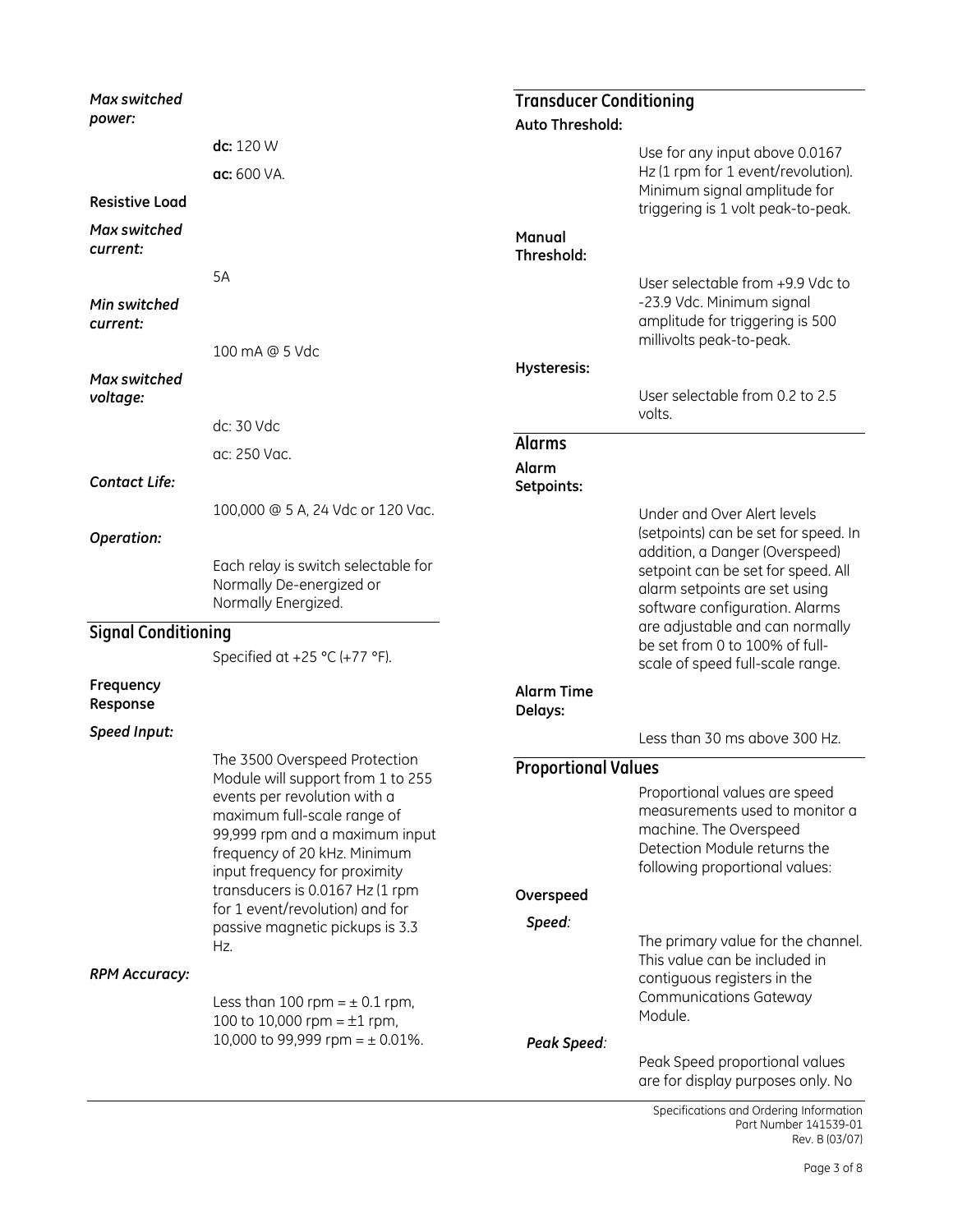alarming is provided for Peak Speed. Environmental Limits Temperature: -30 °C to +65 °C (-22 °F to +149 °F) Temperature: -40 °C to +85 °C (-40 °F to +185 °F) 95%, non-condensing. CE Mark Directives EMC Directives: EN50081-2: Radiated Emissions EN 55011, Class A Conducted Emissions EN 55011, Class A EN50082-2: Electrostatic Discharge EN 61000-4-2, Criteria B Radiated Susceptibility ENV 50140, Criteria A Conducted Susceptibility ENV 50141, Criteria A Electrical Fast Transient EN 61000-4-4, Criteria B Surge Capability EN 61000-4-5, Criteria B Magnetic Field EN 61000-4-8, Criteria A Power Supply Dip EN 61000-4-11, Criteria B Radio Telephone ENV 50204, Criteria B Low Voltage Directives: EN 61010-1 Safety Requirements Hazardous Area Approvals CSA/NRTL/C Approval Option (01) Class I, Div 2 Groups A, B, C, D T4  $@$  Ta = -20 °C to +65 °C (-4 °F to +150 °F) Certification Number CSA 150268-1002151 (LR 26744) Physical Monitor Module **Dimensions** (Height x Width x Depth): 241.3 mm x 24.4 mm x 241.8 mm (9.50 in x 0.96 in x 9.52 in). Weight: 0.82 kg (1.8 lb.). I/O Modules Dimensions (Height x Width x Depth): 241.3 mm x 24.4 mm x 99.1 mm (9.50 in x 0.96 in x 3.90 in). Weight: 0.45 kg (1.0 lb.). Rack Space Requirements Monitor Module: 1 full-height front slot/per channel. I/O Modules: 1 full-height rear slot/per channel.

Operating

Storage

Humidity: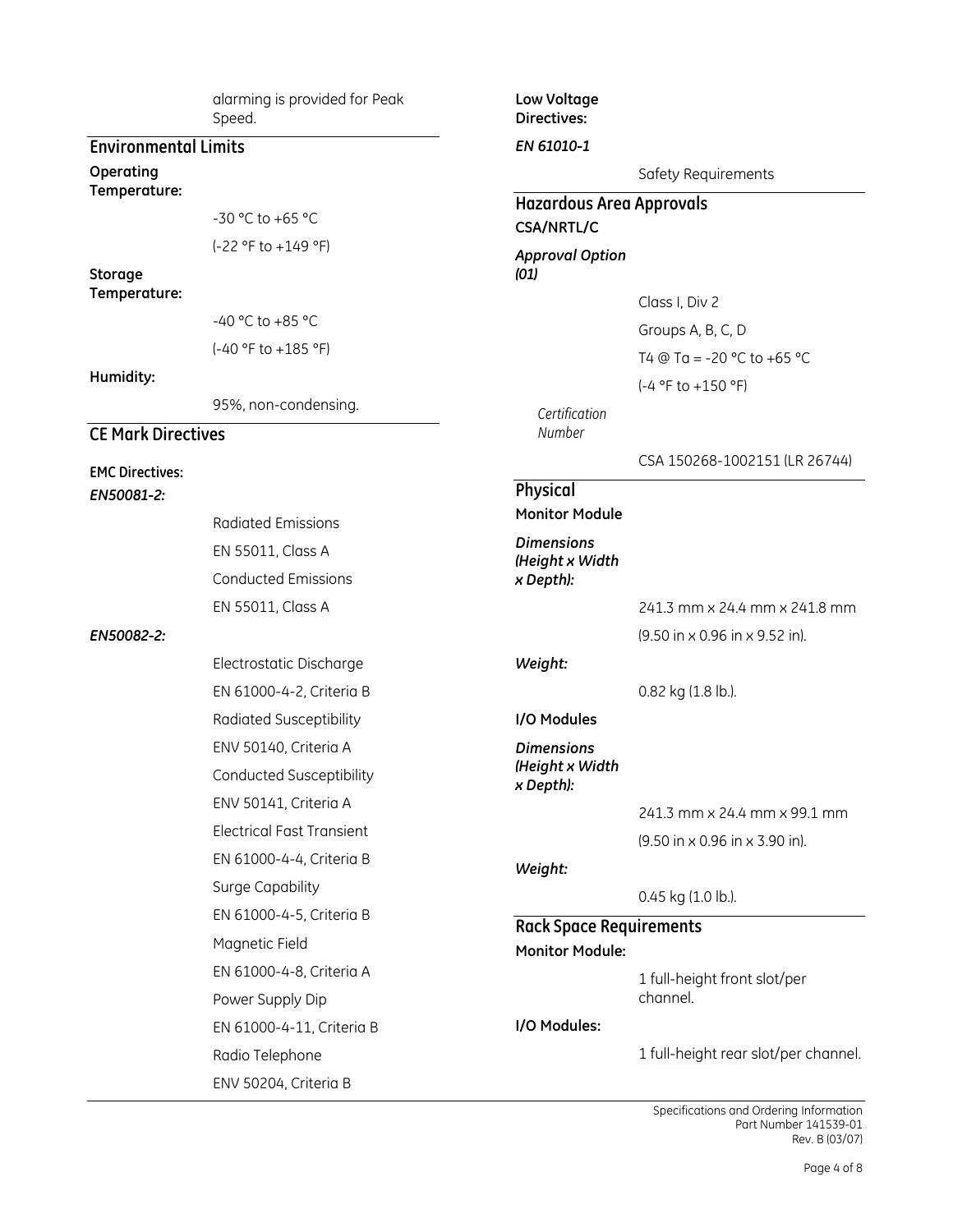| <b>Ordering Considerations</b>                                                                                                 | 133396-01                                                    |
|--------------------------------------------------------------------------------------------------------------------------------|--------------------------------------------------------------|
| General                                                                                                                        | Overspeed Detection I/O Module                               |
| If the 3500/53 is added to an existing 3500 System<br>the following firmware and software versions (or<br>later) are required: | 04425545<br>Grounding Wrist Strap (single use)               |
|                                                                                                                                | 04400037                                                     |
| 3500/20 Module Firmware - Revision G<br>3500/01 Software - Version 2.00                                                        | IC Removal Tool                                              |
| 3500/02 Software - Version 2.03<br>3500/03 Software – Version 1.13                                                             | 134129-01                                                    |
|                                                                                                                                | Firmware IC                                                  |
| The use of redundant power supplies in a 3500 rack                                                                             | 00580438                                                     |
| containing the Overspeed Detection System is<br>required.                                                                      | Connector Header, Internal<br>Termination, 4-position, Green |
| <b>Ordering Information</b>                                                                                                    | 00580436                                                     |
| <b>Electronic Overspeed Detection System</b><br>3500/53-AXX-BXX                                                                | Connector Header, Internal<br>Termination, 6-position, Green |
|                                                                                                                                | 00580432                                                     |
| A: Channel Option<br>Two Channel System<br>02                                                                                  | Connector Header, Internal                                   |
| Three Channel System<br>03                                                                                                     | Termination, 10-position, Green                              |
| <b>B:</b> Agency Approval Option<br>00 None                                                                                    | 134939-01                                                    |
| CSA/NRTL/C<br>01                                                                                                               | 3500/53 Overspeed Detection<br>Manual                        |
| <b>Spares</b>                                                                                                                  |                                                              |

133388-01

3500/53 Overspeed Detection Module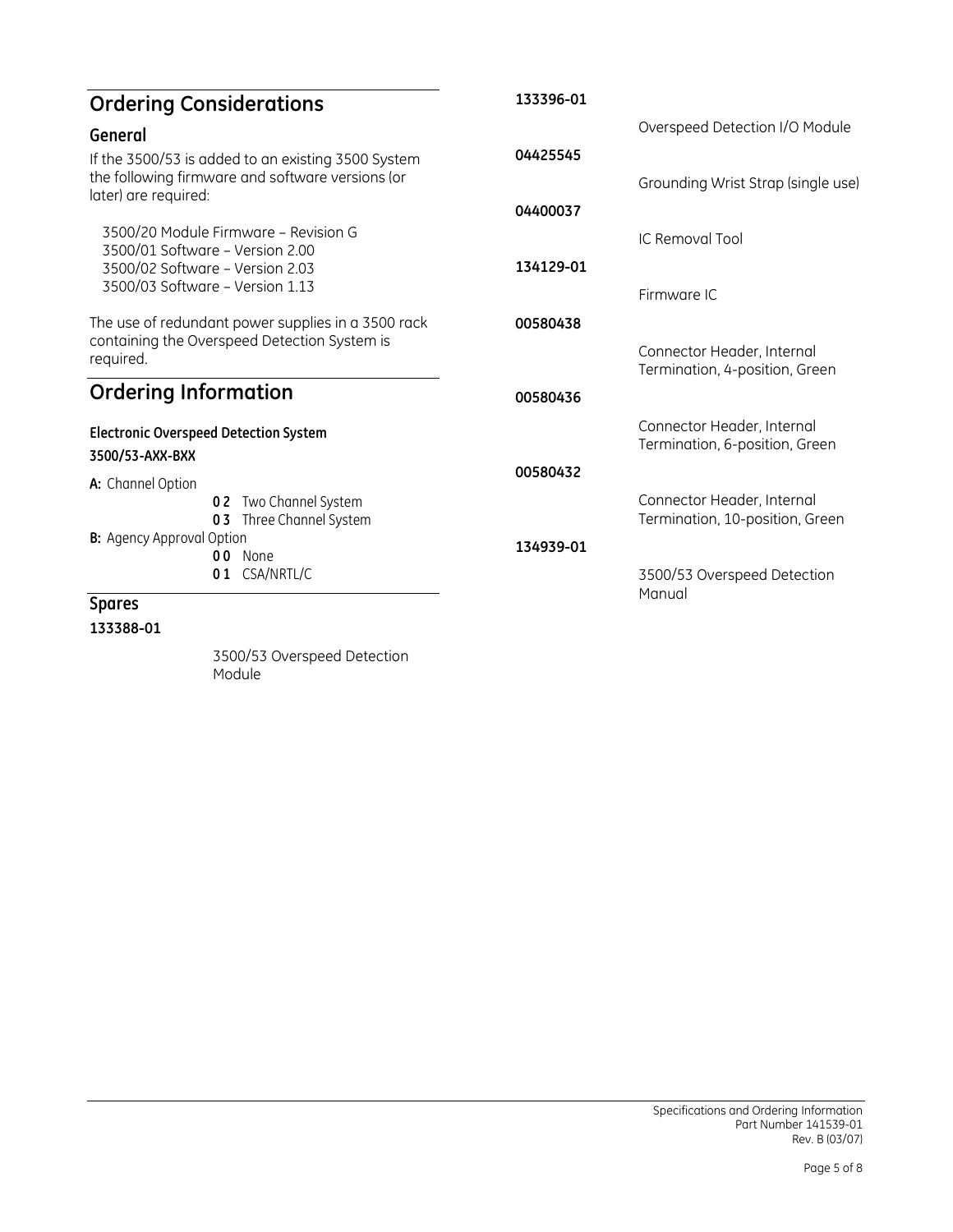## Graphs and Figures



1) Main Module, front view. 2) Status LEDs 3) Buffered transducer output. Provides an unfiltered output for the transducer. The output is short-circuit protected. 4) I/O Module, rear view.

Figure 1: Front and rear view of the Electronic Overspeed Detection Module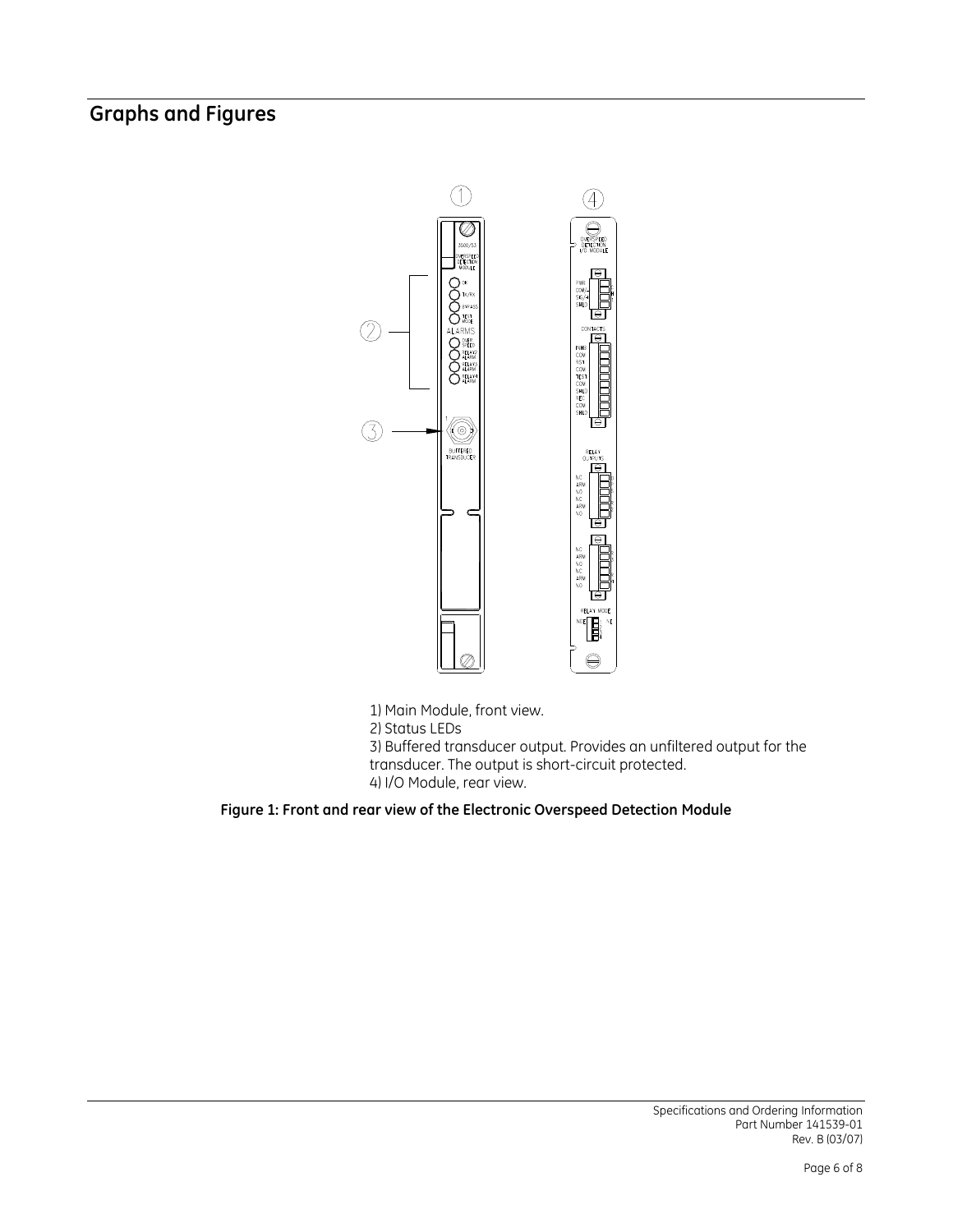







Maximum Switching Capacity AC Resistive Load

Figure 3